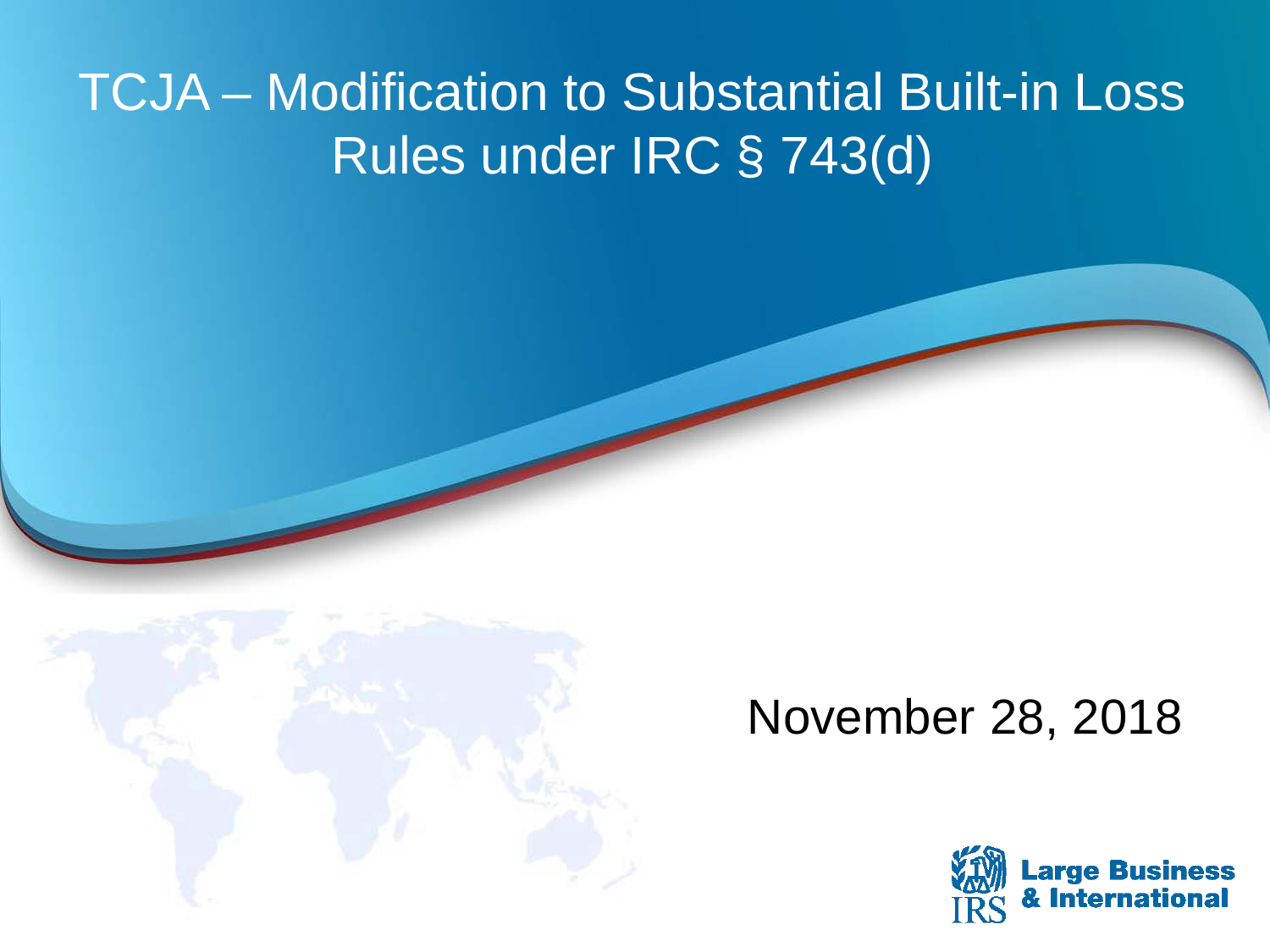# **Objectives**

❖ Understand the purpose of a IRC § 754 election.

- **❖ Determine what the substantial built in loss rules** were intended to prevent.
- rules in the Tax Cuts and Jobs Act of 2017. **Exember 8 Propers Figure 20 Property Review the changes to the substantial built in loss**

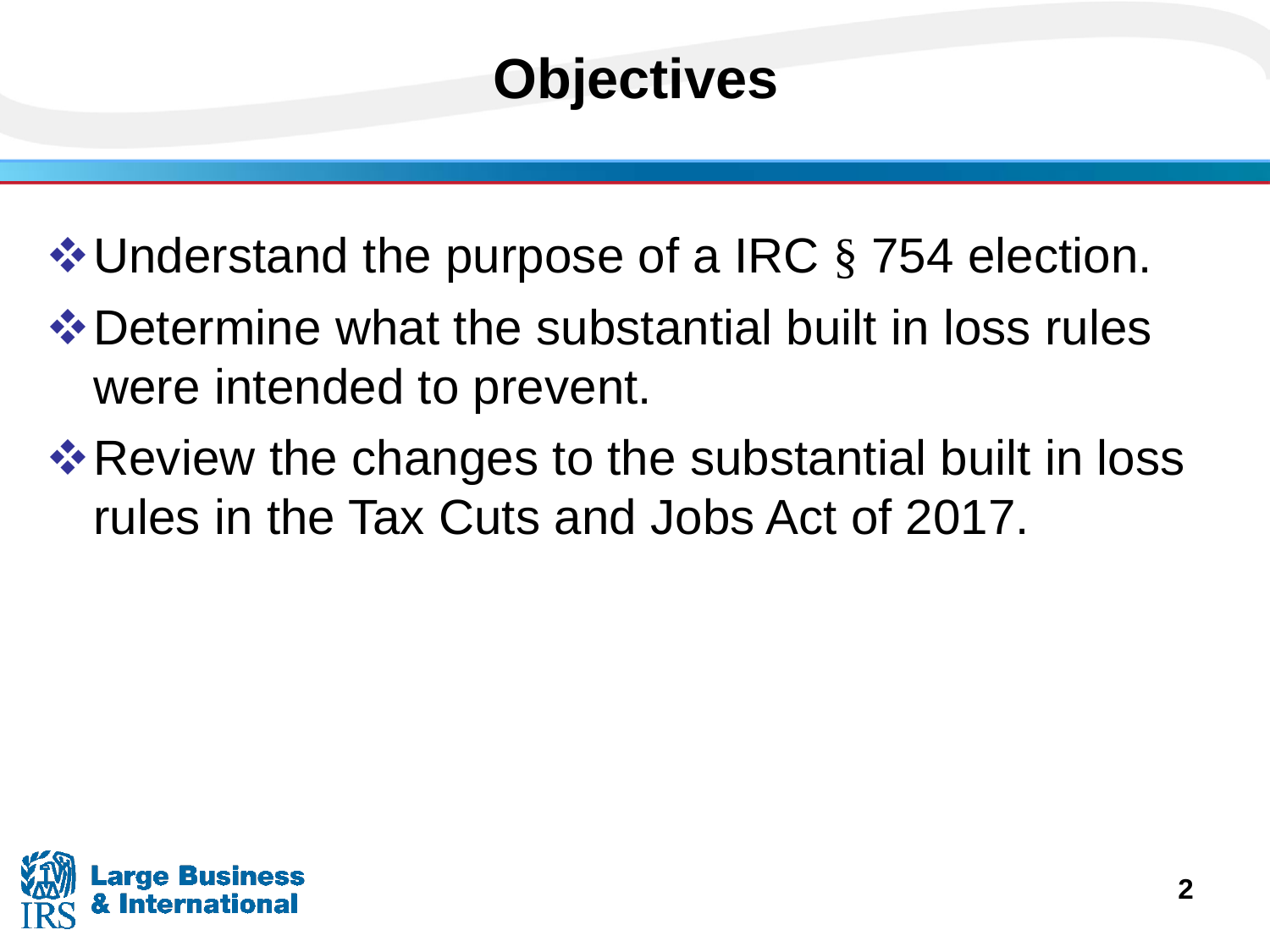## **Purpose of Substantial Built-in Loss Rules**

- losses that may result from the transfer of a partnership The purpose of the substantial built-in loss (SBIL) rules of IRC § 743(d) is to prevent the double benefit of built-in interest.
- $\triangle$  **The transferor partner has already recognized the built-in** loss relating to partnership property upon sale or exchange of his interest.
- Partnership property basis needs to be adjusted with respect to transferee partner.
	- **This eliminates the double counting of built-in loss partnership** property.

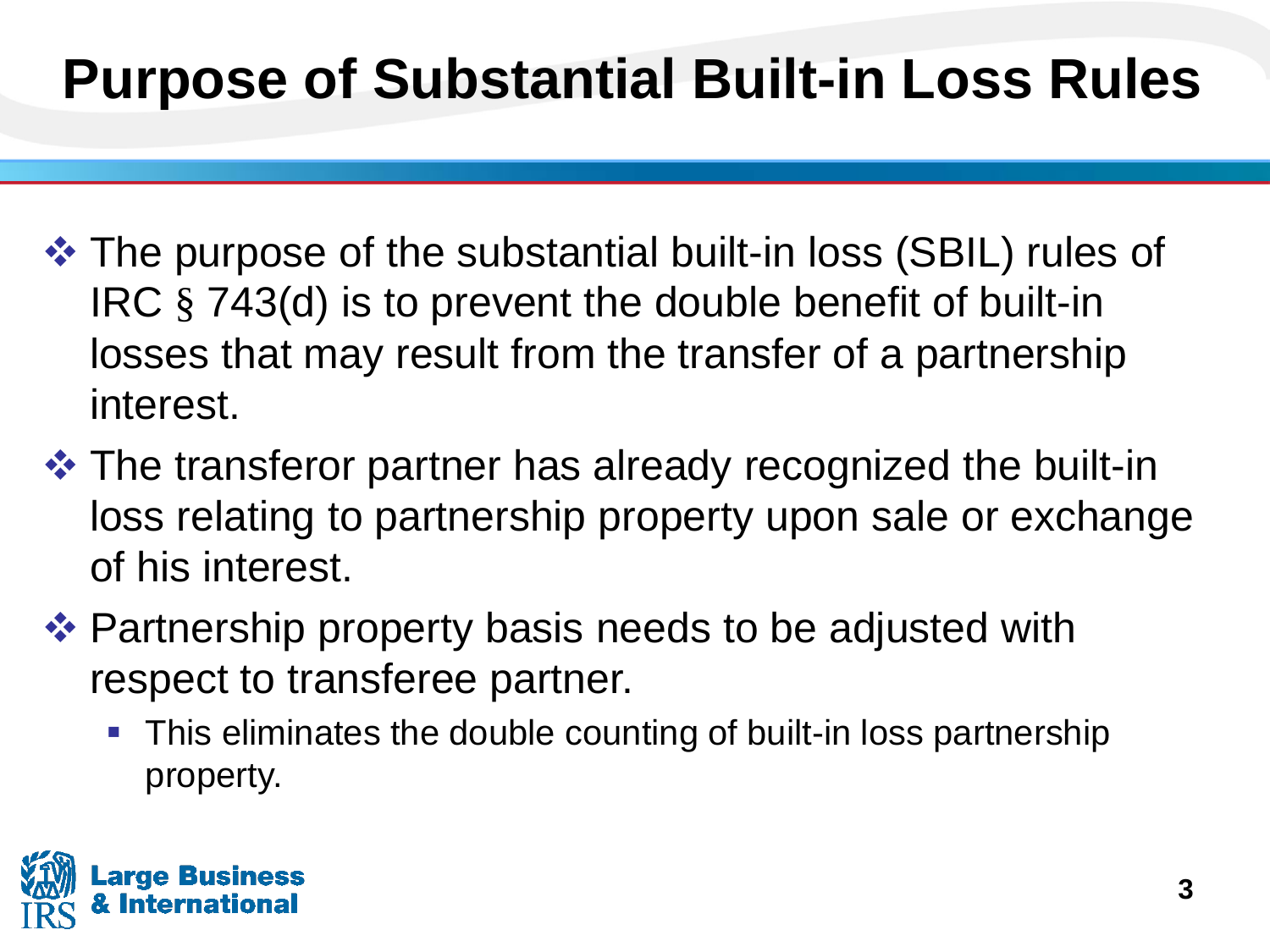# **Prior SBIL Loss Rules (thru 12/31/2017)**

### $\diamond$  **General rule:**

- Partnership does not adjust the basis of partnership property following the transfer of a partnership interest.
- **Exceptions IRC § 743(a):** 
	- **The partnership has made a one-time election** under IRC § 754 to make basis adjustments, or
	- **The partnership has a SBIL immediately after** the transfer.

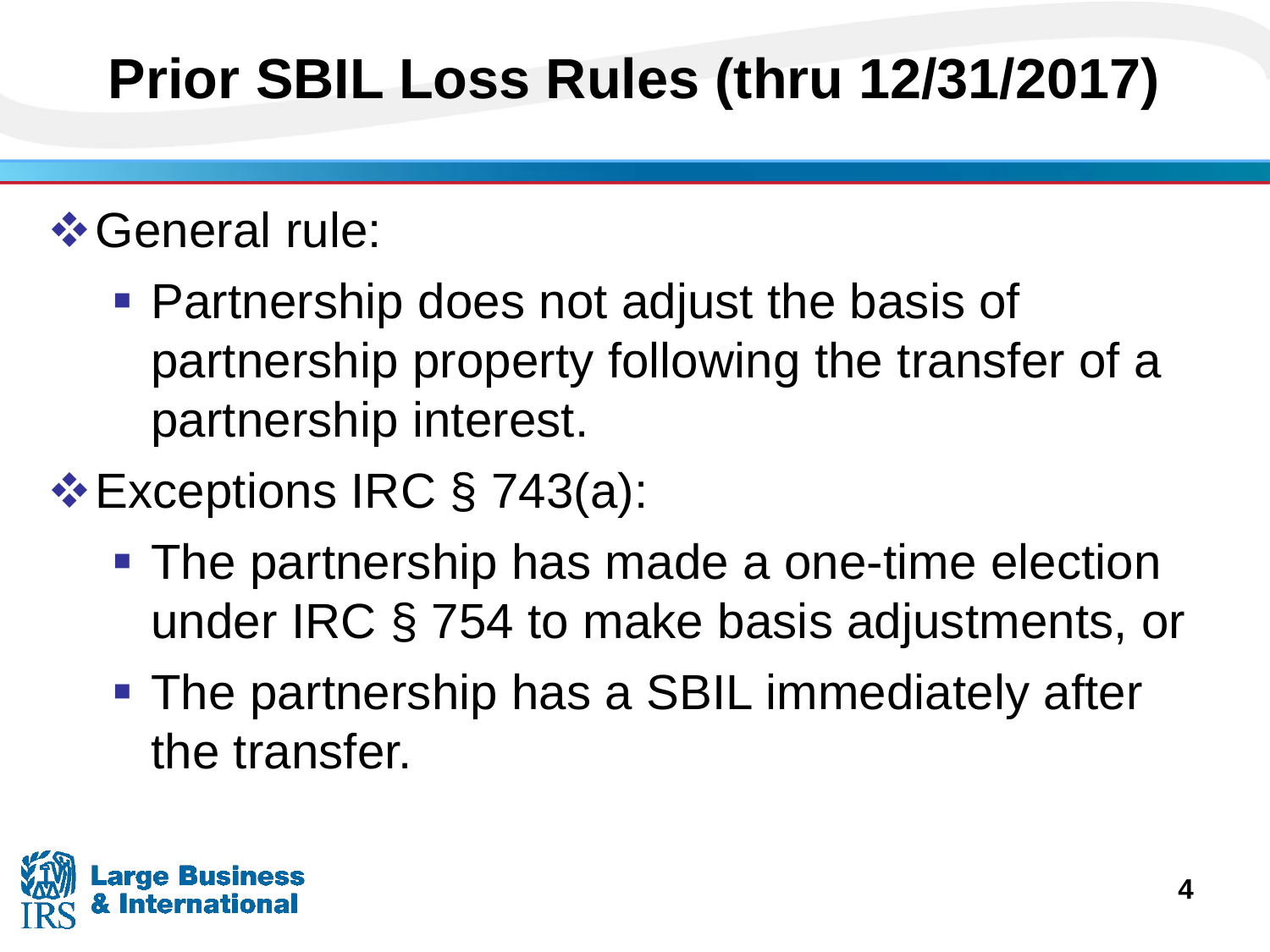### **Prior SBIL Loss Rules (thru 12/31/2017) (cont'd)**

- **Extember 4 Partnership adjustments are made with respect to** the transferee.
- **❖ IRC § 743 adjustments approximate the difference** between the inside basis of partnership property and transferee outside basis in his interest.
- $\triangle$  **The adjustments approximate the result of a direct** purchase of partnership property by the transferee.

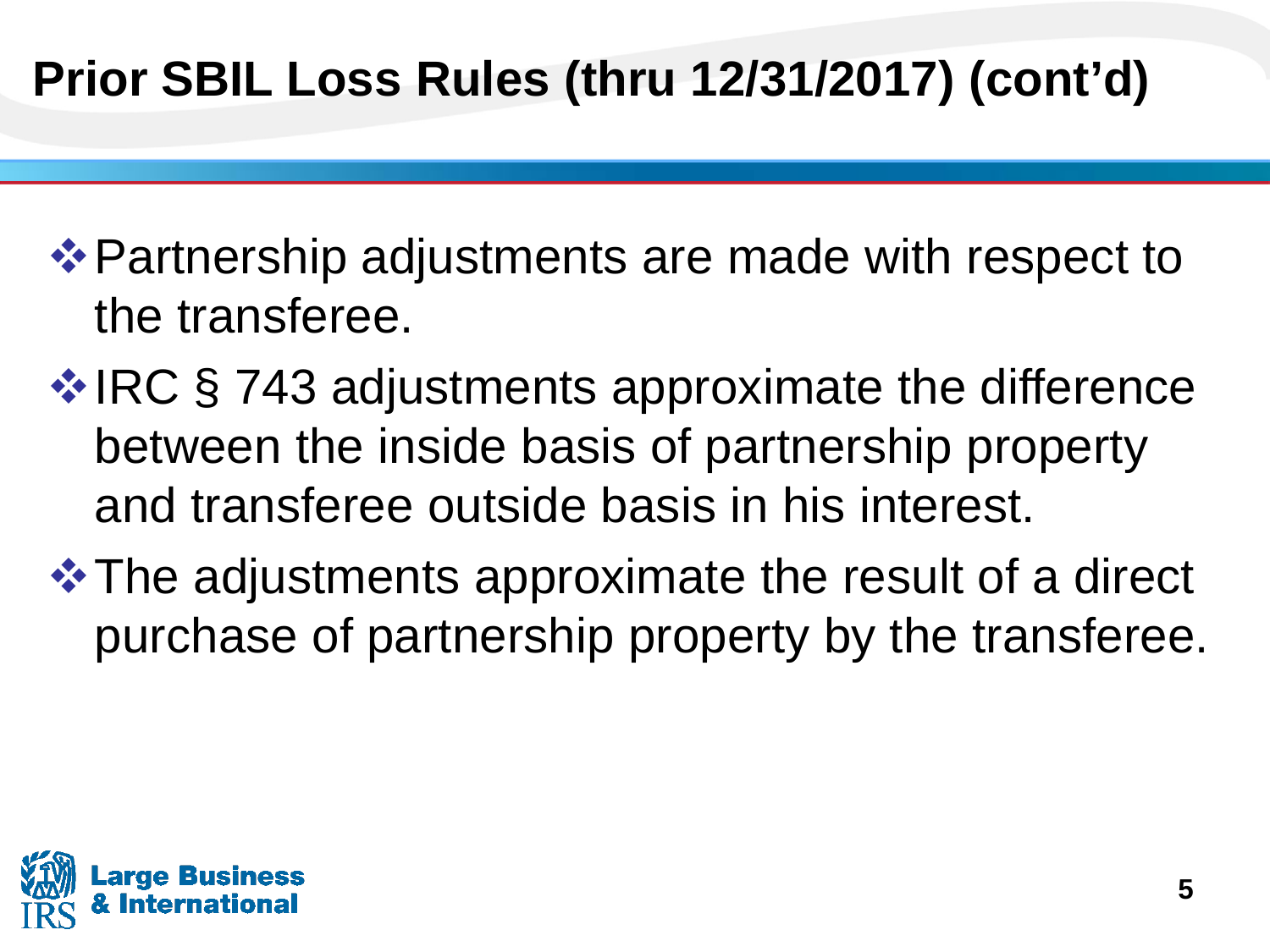## **Prior Law SBIL Computation**

**V** Used an aggregate approach to determine whether the partnership had a SBIL.

- **\*\* The total FMV of partnership assets was compared** to the total adjusted tax basis of partnership assets.
- **A** SBIL existed if the partnership's adjusted basis in its property exceeded the FMV of the partnership's property by more than \$250,000. IRC § 743(d).

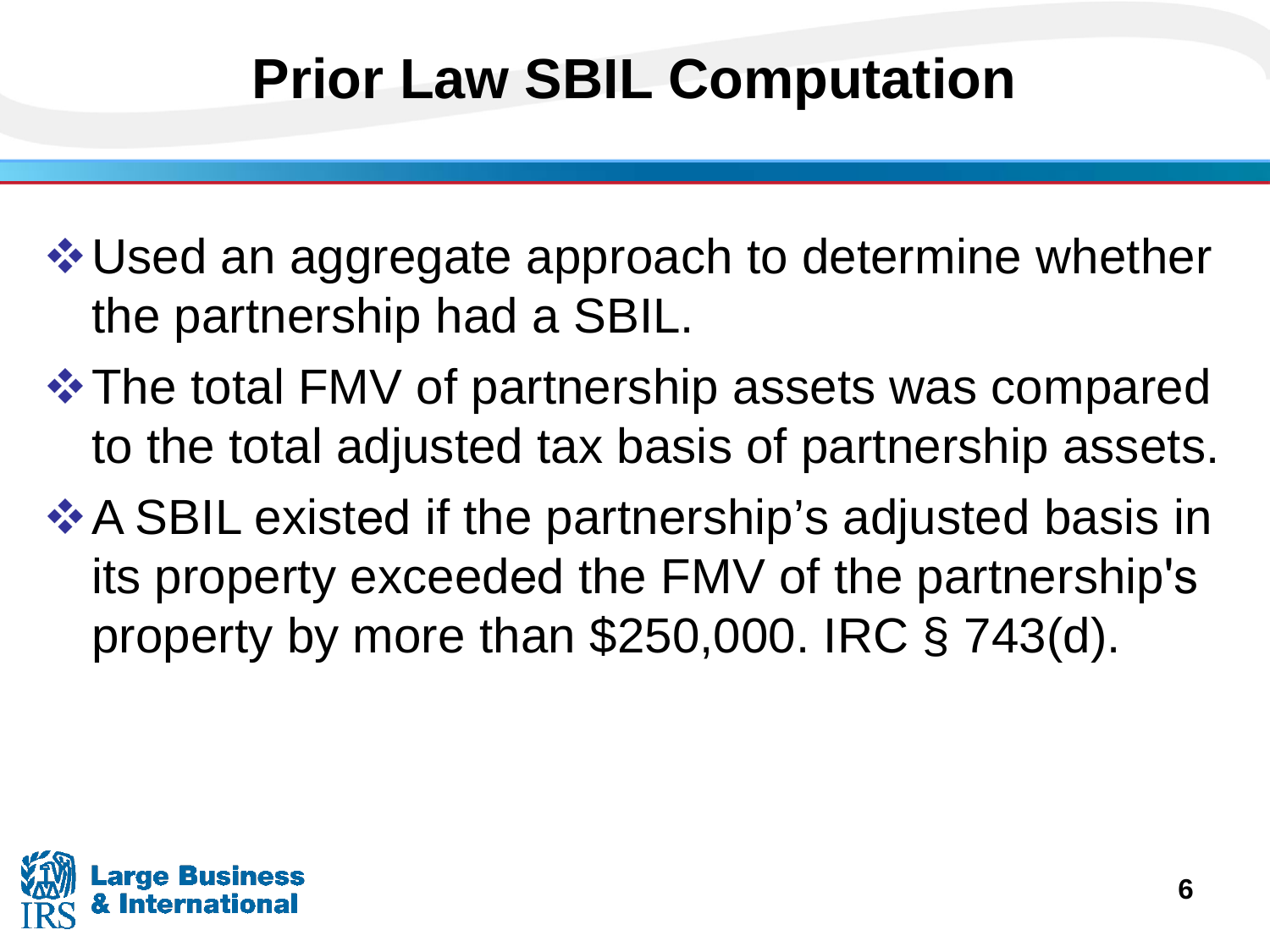# **Example 1 - Prior Law Computation**

### Example 1

- On 1/1/2017 Partnership ABC has assets with a FMV of \$3 M / adjusted basis of \$3.3 M.
- Partners A, B and C are equal partners and share all items of income and loss equally.
- Partner C sells his interest to D on 1/1/2017.
- ABC has a SBIL in the amount of \$300,000 (\$3.3 M adjusted basis – \$3 M FMV of property).
- **ABC** must adjust the basis of its depreciated property downward by \$100,000 for incoming Partner D.

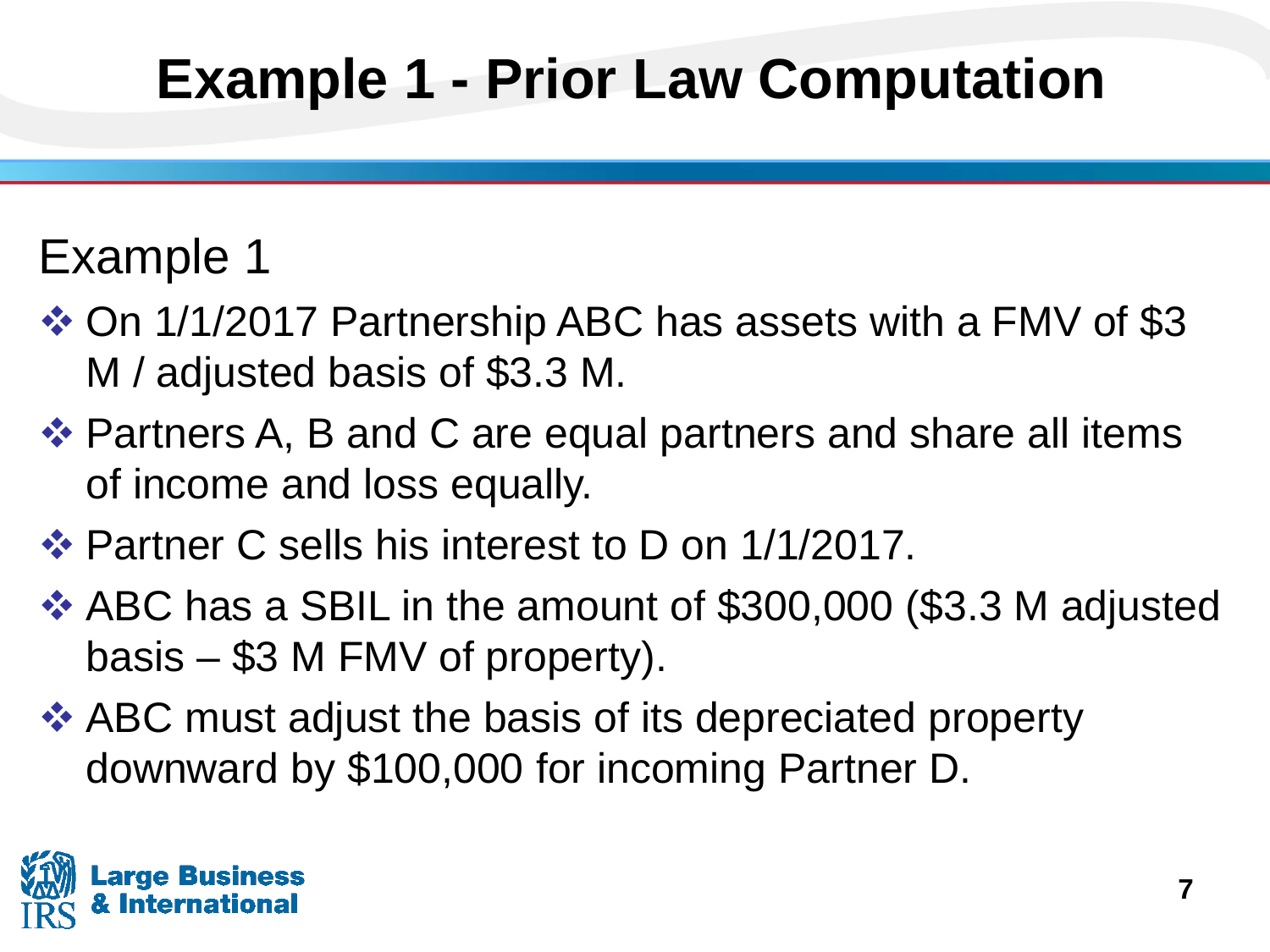## Polling question 1

### Have you audited a Sec. 743(b) adjustment?

 Yes No

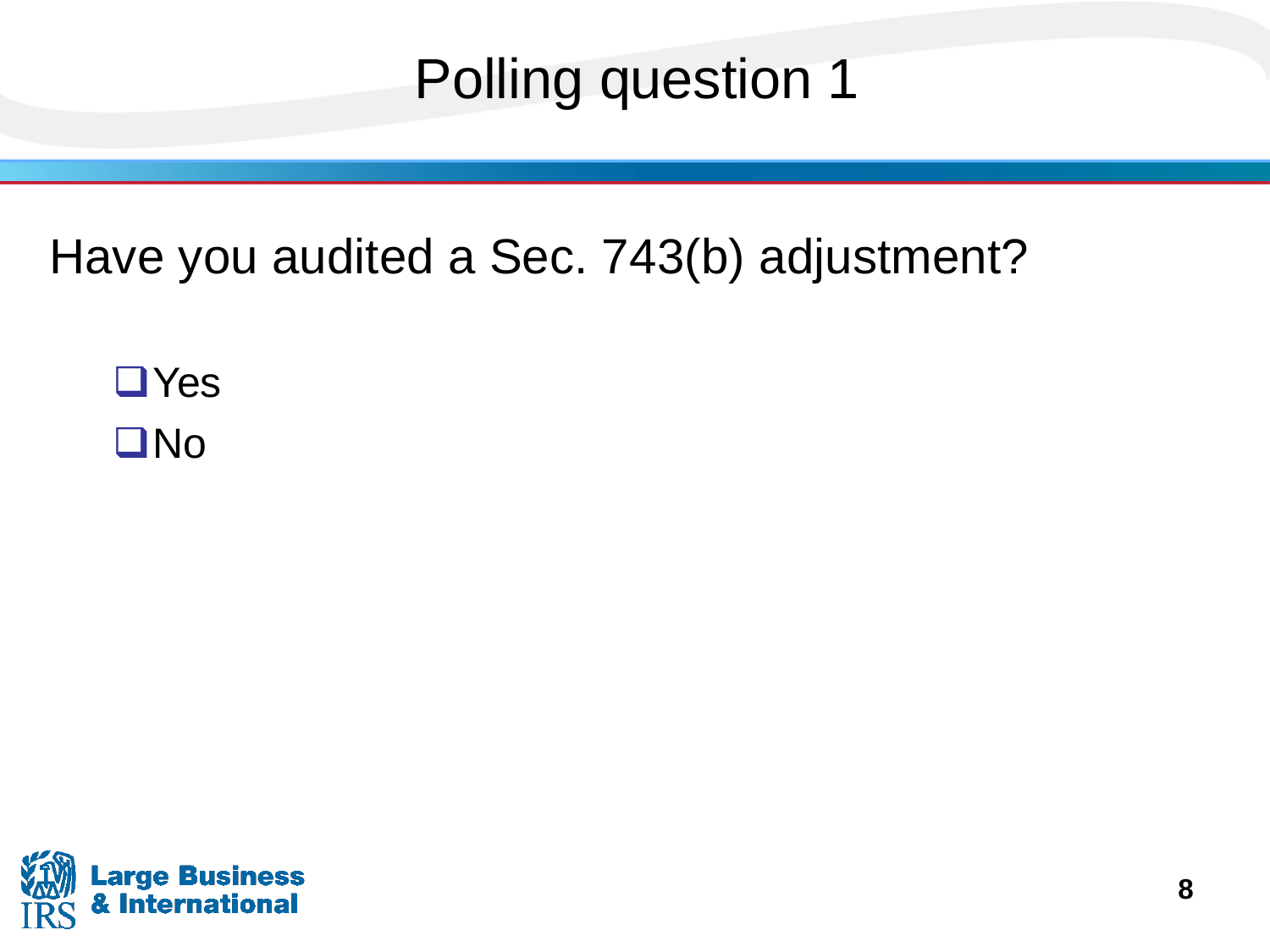# **TCJA Modifications to SBIL Rules**

- **☆ In addition to the present-law definition**, a SBIL also exists if the transferee would be allocated a net loss more than \$250,000.
- ❖ Under the TCJA the partnership has a SBIL when
	- the partnership's adjusted basis in the partnership property exceeds by more than \$250,000 the fair market value of such property, **or**
	- the transferee would be allocated a loss of more than \$250,000 if the partnership assets were sold for cash equal to their fair market value immediately after such transfer.

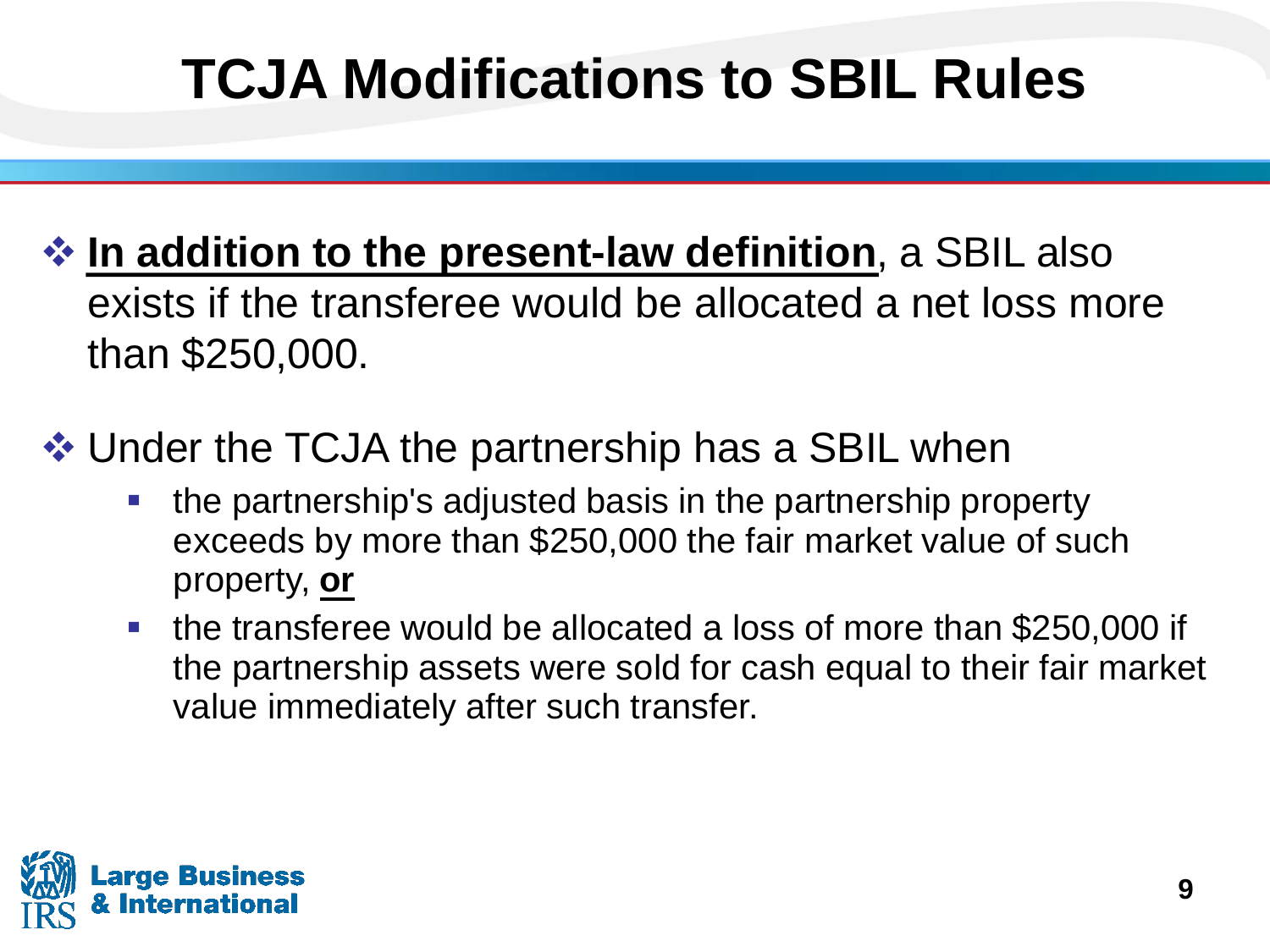## **Example 2 – Prior Law**

#### Asset with Built in Loss in Excess of \$250,000 *No Substantial Built in Loss*

- On January 1, 2015, individuals W, X, and Y formed WXY partnership.
- million and a tax basis of \$1 million. W contributed a non-depreciable asset G with a FMV of \$3
- $\cdot$  In addition, W, X, and Y each contributed equal 1/3 interests in asset L, whose tax basis and FMV equaled \$3.6 million.
- $\triangle$  **The partnership broke even every year through December** 31, 2016.

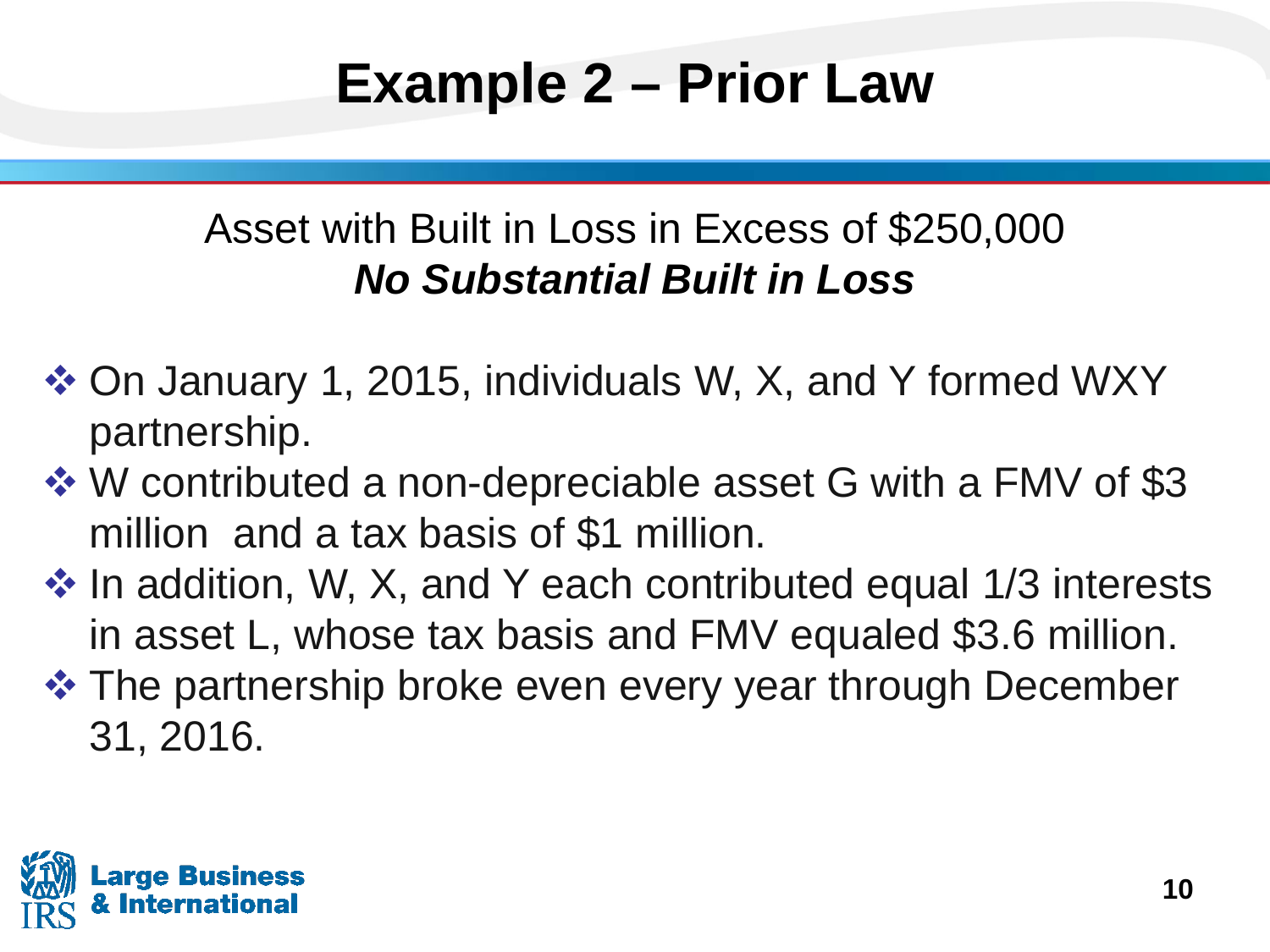## **Example 2 – Prior Law (continued)**

#### **Initial Balance Sheet**

| <b>Assets</b> | <b>FMV</b> | <b>Tax Basis</b> | <b>Liabilities None</b> |   | <b>FMV</b> | Tax       |
|---------------|------------|------------------|-------------------------|---|------------|-----------|
| G             | 3,000,000  | 1,000,000        | Capital                 | W | 4,200,000  | 2,200,000 |
|               | 3,600,000  | 3,600,000        | Capital                 | X | 1,200,000  | 1,200,000 |
| <b>TOTAL</b>  | 6,600,000  | 4,600,000        | Capital                 | Y | 1,200,000  | 1,200,000 |
|               |            |                  | TOTAL                   |   | 6,600,000  | 4,600,000 |

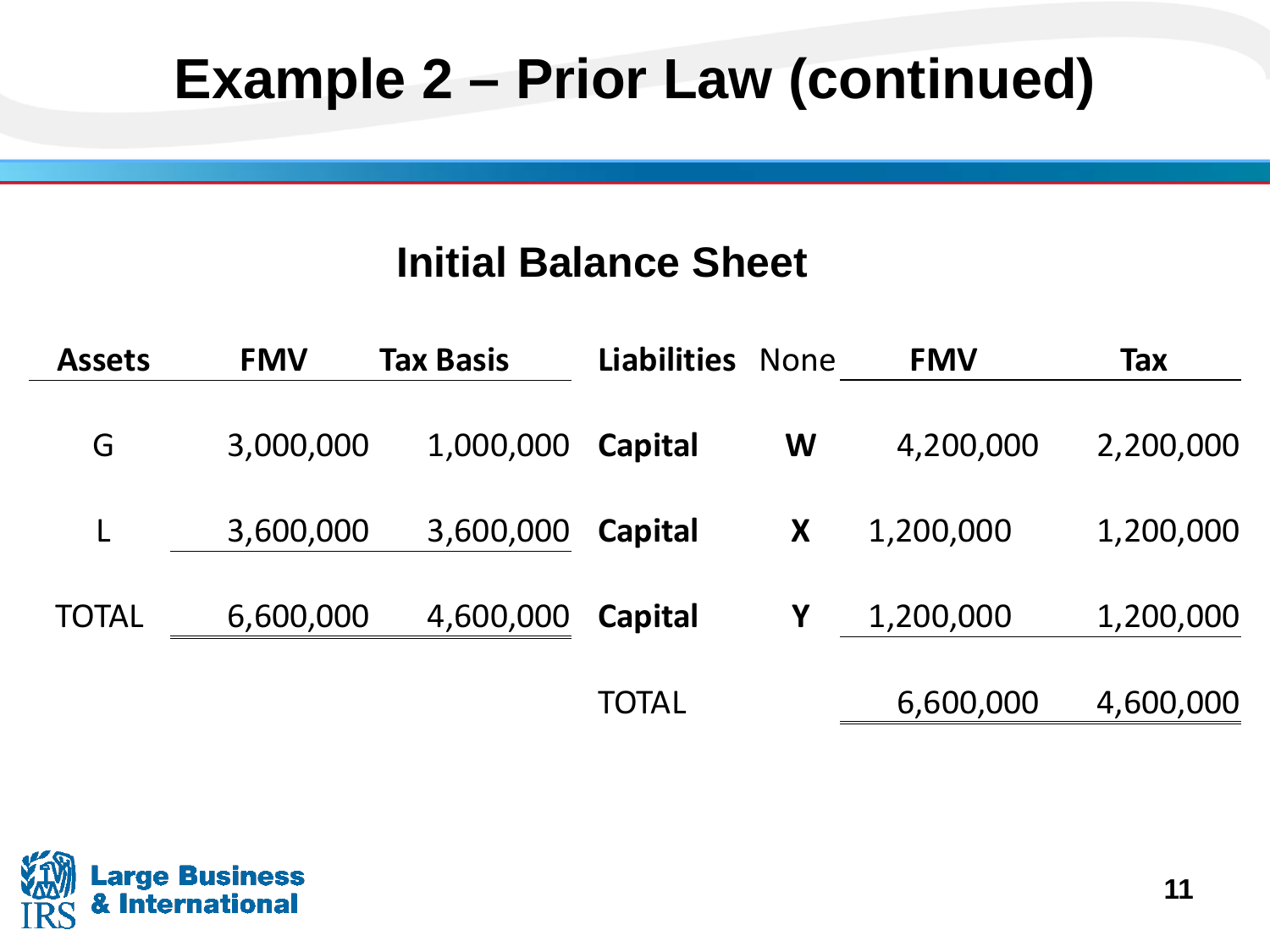# **Example 2 – Prior Law (continued)**

- The partnership agreement provides that any gain or loss on the sale or exchange of Asset G is to be specially allocated to partner W.
- $\cdot$  W, X and Y share equally in all other partnership items, including any gain or loss on the sale or exchange of Asset L. The partnership did not make a section IRC § 754 election.
- **\*** The partnership's balance sheet at 12/31/2016 was as follows (expanded to show value of assets):

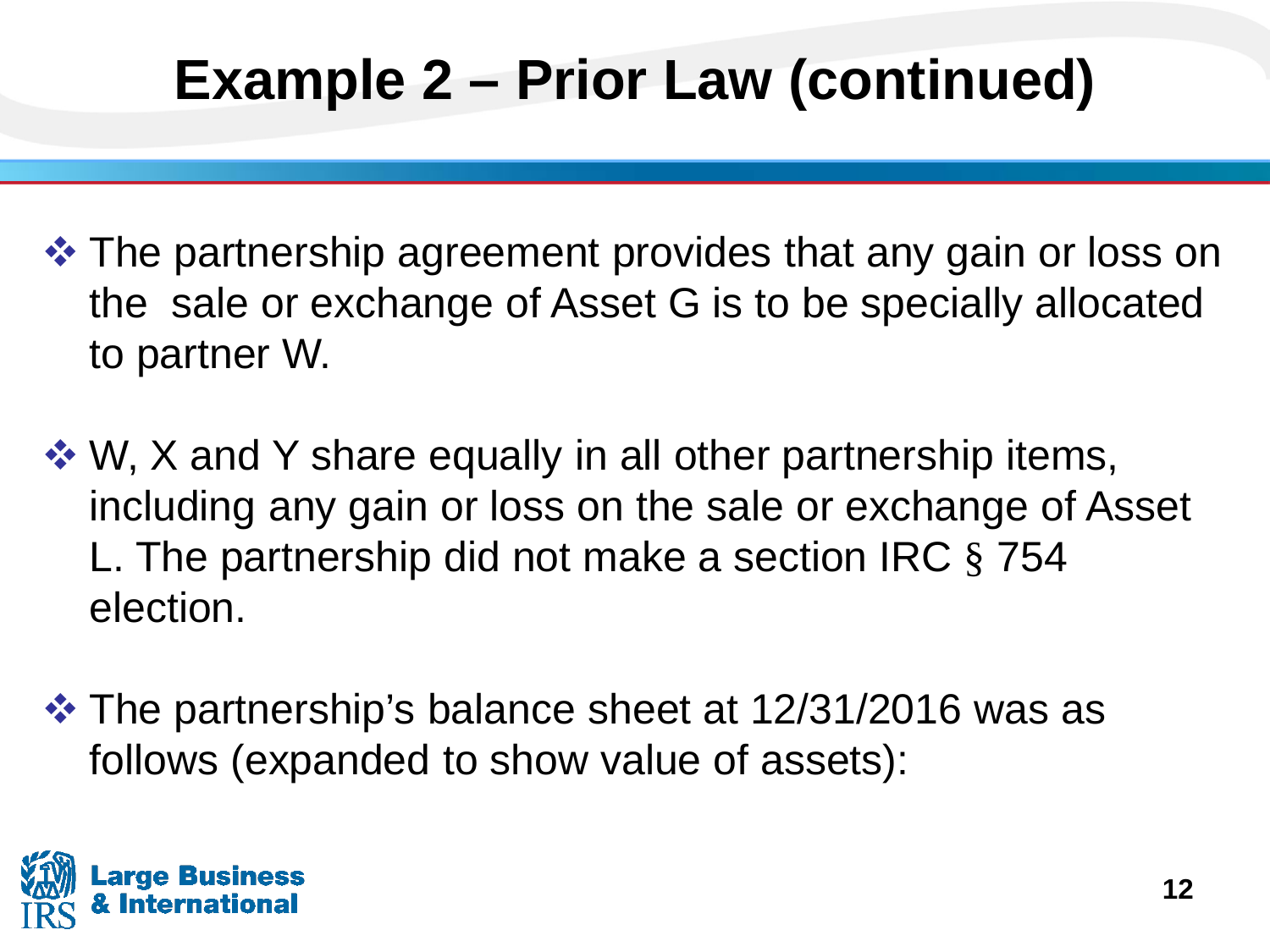## **Example 2 – Prior Law (continued)**

#### **12/31/2016**

| <b>Assets</b> | <b>FMV</b> | Tax Basis | <b>Liabilities None</b> |   | <b>FMV</b> | <b>Tax</b> |
|---------------|------------|-----------|-------------------------|---|------------|------------|
| G             | 3,000,000  | 1,000,000 | Capital                 | W | 3,600,000  | 2,200,000  |
|               | 1,800,000  | 3,600,000 | <b>Capital</b>          | X | 600,000    | 1,200,000  |
| <b>TOTAL</b>  | 4,800,000  | 4,600,000 | <b>Capital</b>          | Y | 600,000    | 1,200,000  |
|               |            |           | <b>TOTAL</b>            |   | 4,800,000  | 4,600,000  |

**Note:** that asset L declined in value by \$1.8 million.

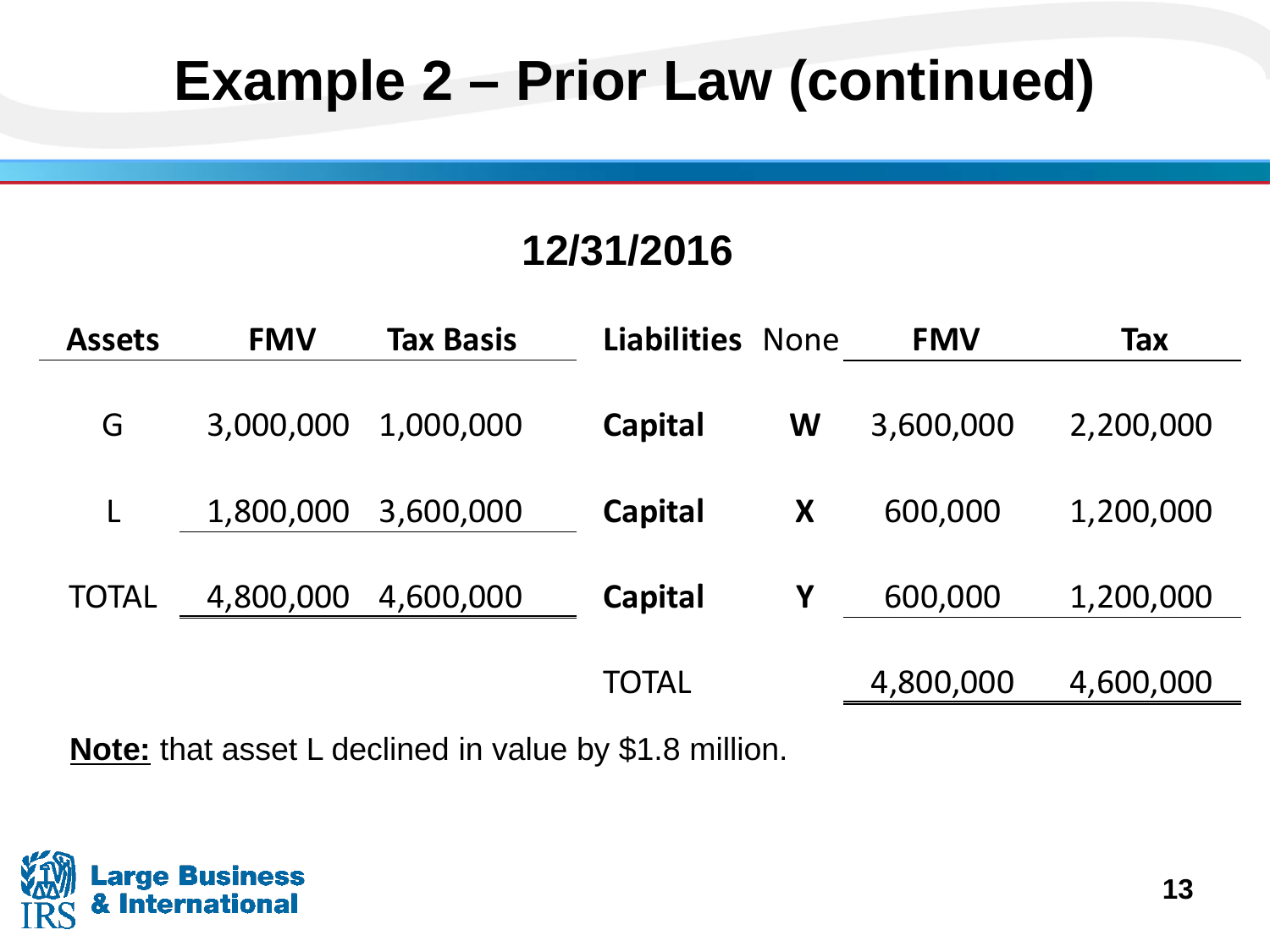On January 1, 2017, Partner Y sold his partnership interest to FMV less adjusted tax basis of interest of \$1,200,000). Under have a SBIL in its assets, it was not required to make an IRC  $\S$  743(b) adjustment with respect to Asset L. If the partnership were to sell Asset L, W, X, and Z would each recognize a loss of \$600,000, even though Partner Y recognized his share of the loss in asset L when he sold his partnership interest to Z. Z for \$600,000 and recognized a loss of \$600,000 (\$600,000 prior law, because the partnership did not, **in the aggregate**,

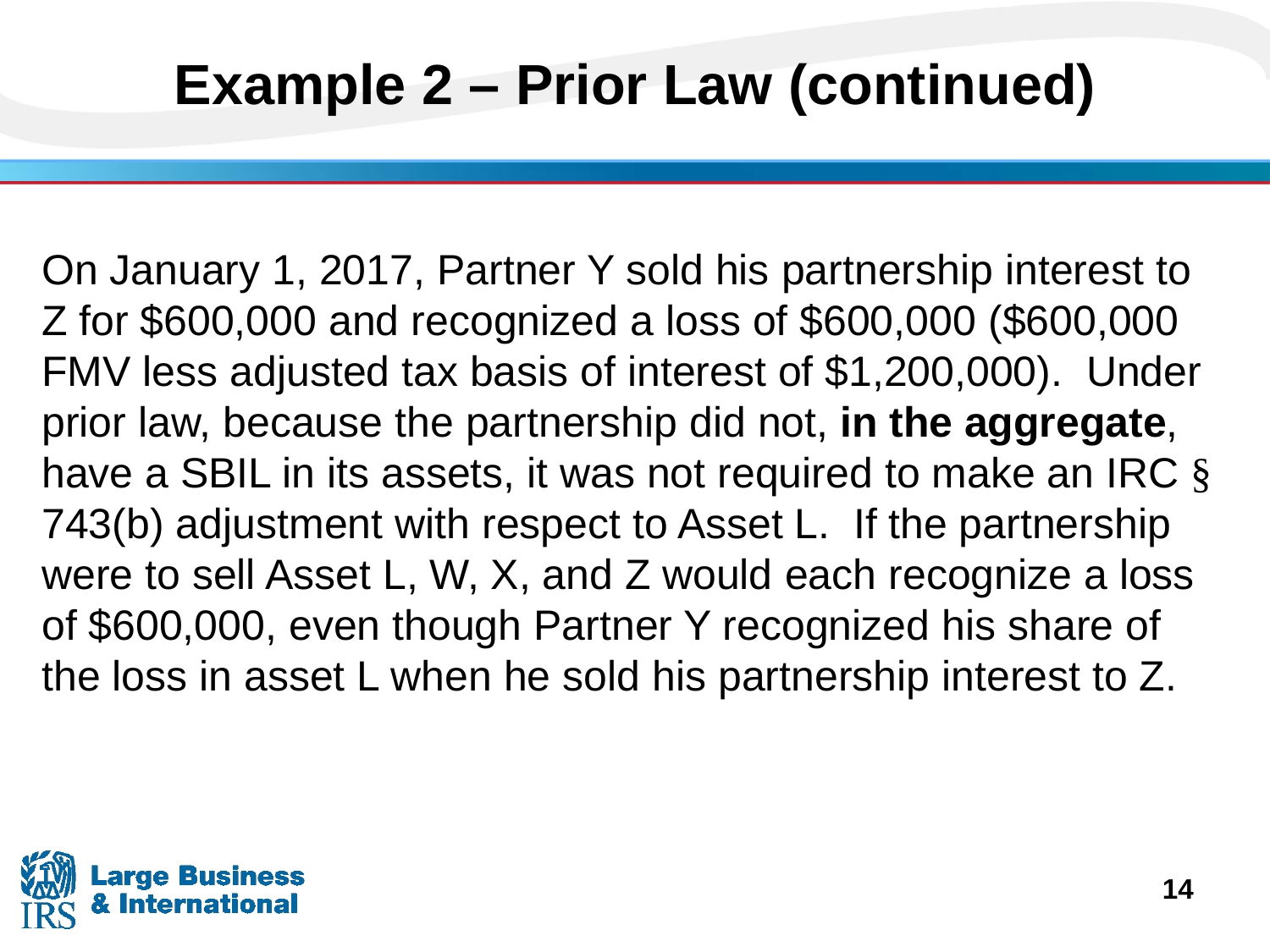## Polling question 2

The prior law used an aggregate approach to determine whether the partnership had a SBIL.

**OTrue** 

**OFalse** 

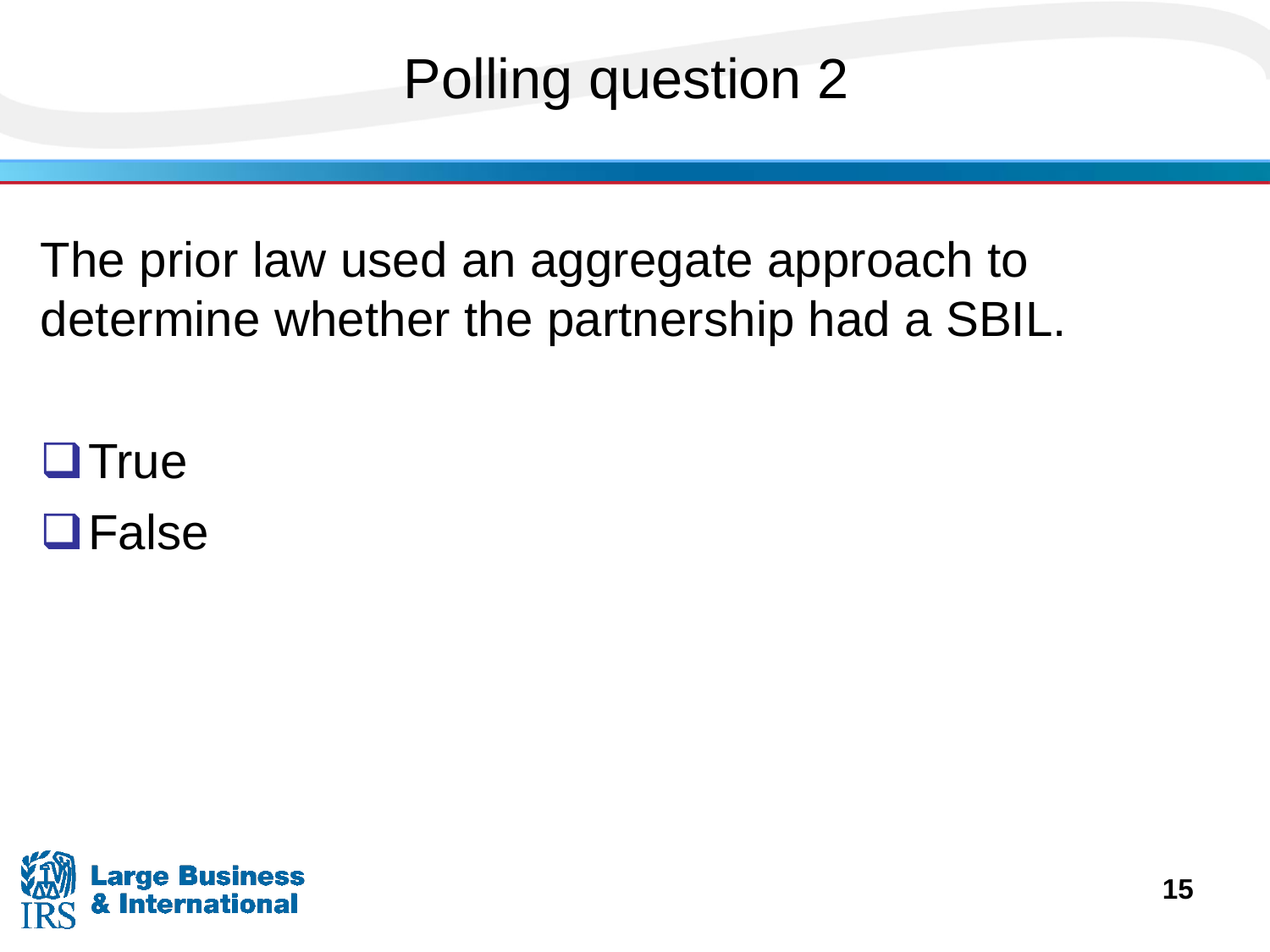## **Example 3 – SBIL after TCJA**

- **\*** The facts are the same as in Example 2, except that Y sold his interest to Z on or after January 1, 2018. While the partnership does not, in the aggregate, have a SBIL in its assets, if the partnership were to sell Asset L, immediately after the sale, transferee Z, would be allocated a loss of \$600,000 (1/3 of the \$1,800,000 loss).
- Accordingly, a substantial built-in loss exists and Asset L's basis must be reduced with respect to transferee Z by \$600,000. IRC § 743(d).

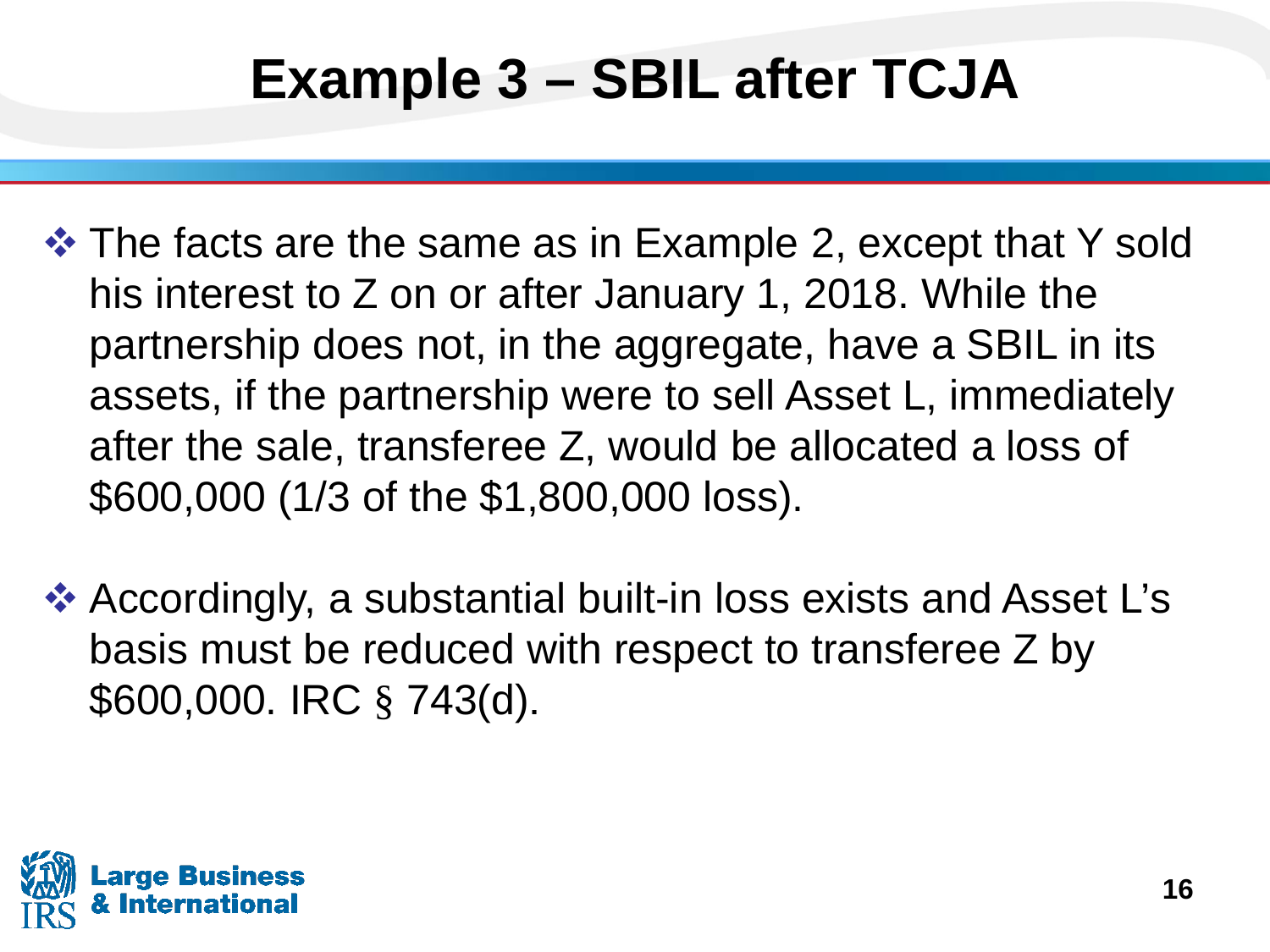# **Example 3 – SBIL after TCJA (cont'd)**

- share of inside basis in asset L would be \$1,200,000 and Z's outside basis would be \$600,000 (or the amount paid to Y for Y's interest). If the asset were sold, Z could recognize **❖ Without the IRC § 743(b) adjustment, transferee partner Z's** the same loss Y recognized when he sold his interest.
- The TCJA change to IRC § 743(d) adjustment will reduce Z's share of the partnership's basis in L by \$600,000 and prevent the double counting of the loss.

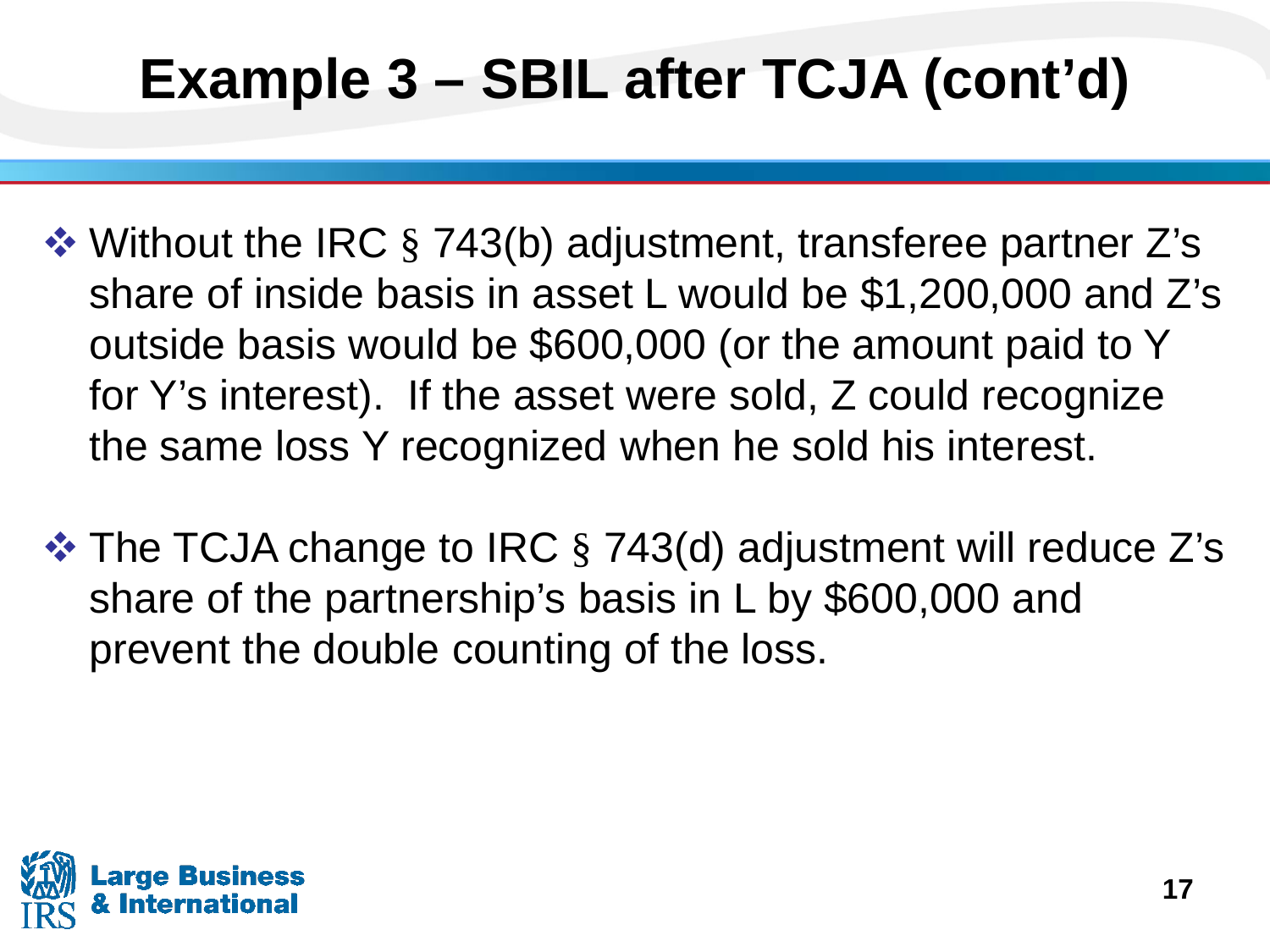## Polling question 3

### **In addition to the present-law definition**, a SBIL also exists if the transferee would be allocated a net loss more than \$250,000.

 $\Box$ True **OFalse**